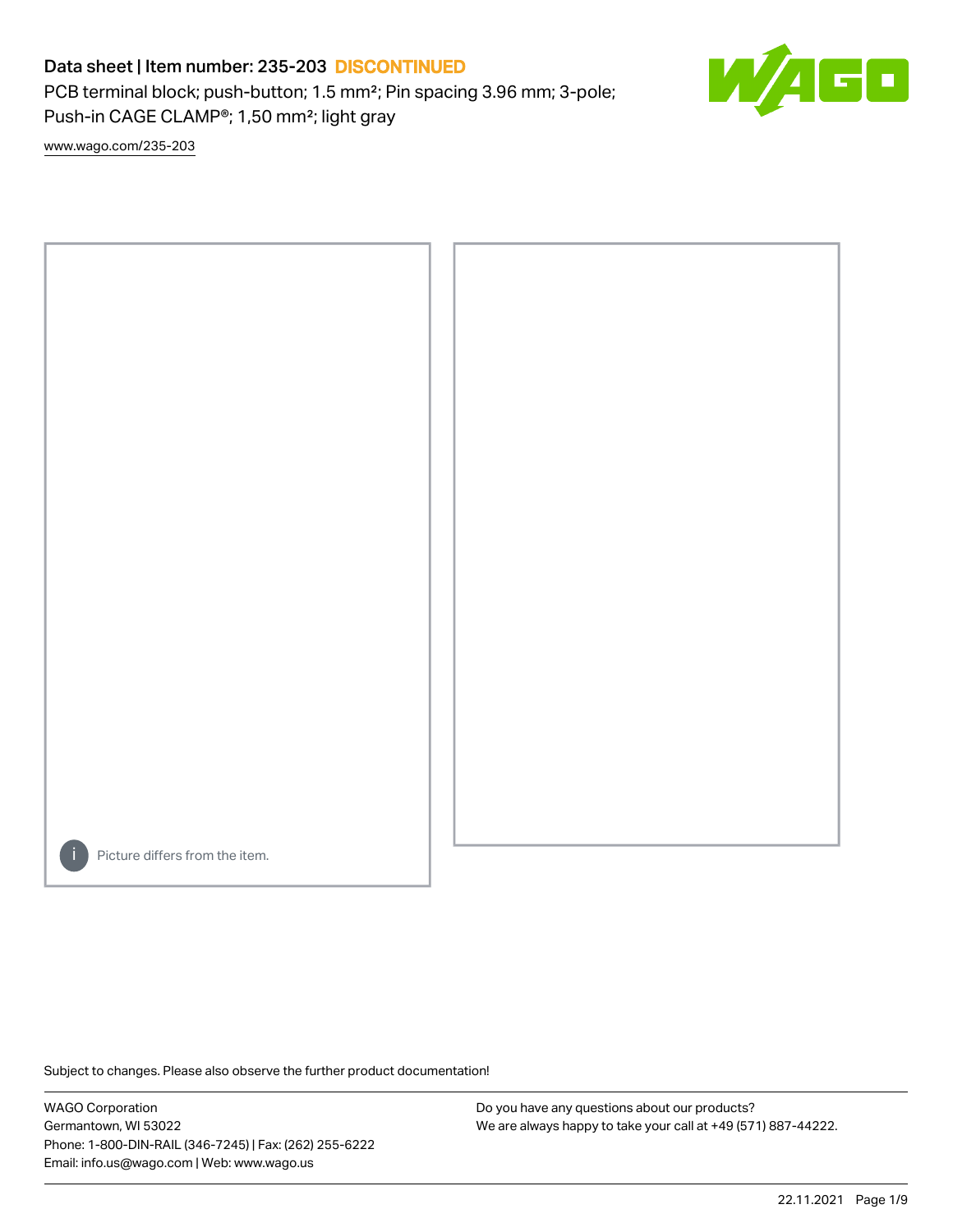[www.wago.com/235-203](http://www.wago.com/235-203)



Dimensions in mm

 $L =$  (pole no. x pin spacing) + 1.5 mm

 $X$  This item has been discontinued and is no longer available as of 31.10.2016.

### Item description

- **Terminal strips with push-buttons**
- $\blacksquare$ Push-in terminations of solid and ferruled conductors
- $\blacksquare$ Convenient termination/removal of fine-stranded conductors via push-buttons
- $\blacksquare$ Set to metric or inch pin spacing by compressing terminal strips together or pulling them apart

Subject to changes. Please also observe the further product documentation! Data

WAGO Corporation Germantown, WI 53022 Phone: 1-800-DIN-RAIL (346-7245) | Fax: (262) 255-6222 Email: info.us@wago.com | Web: www.wago.us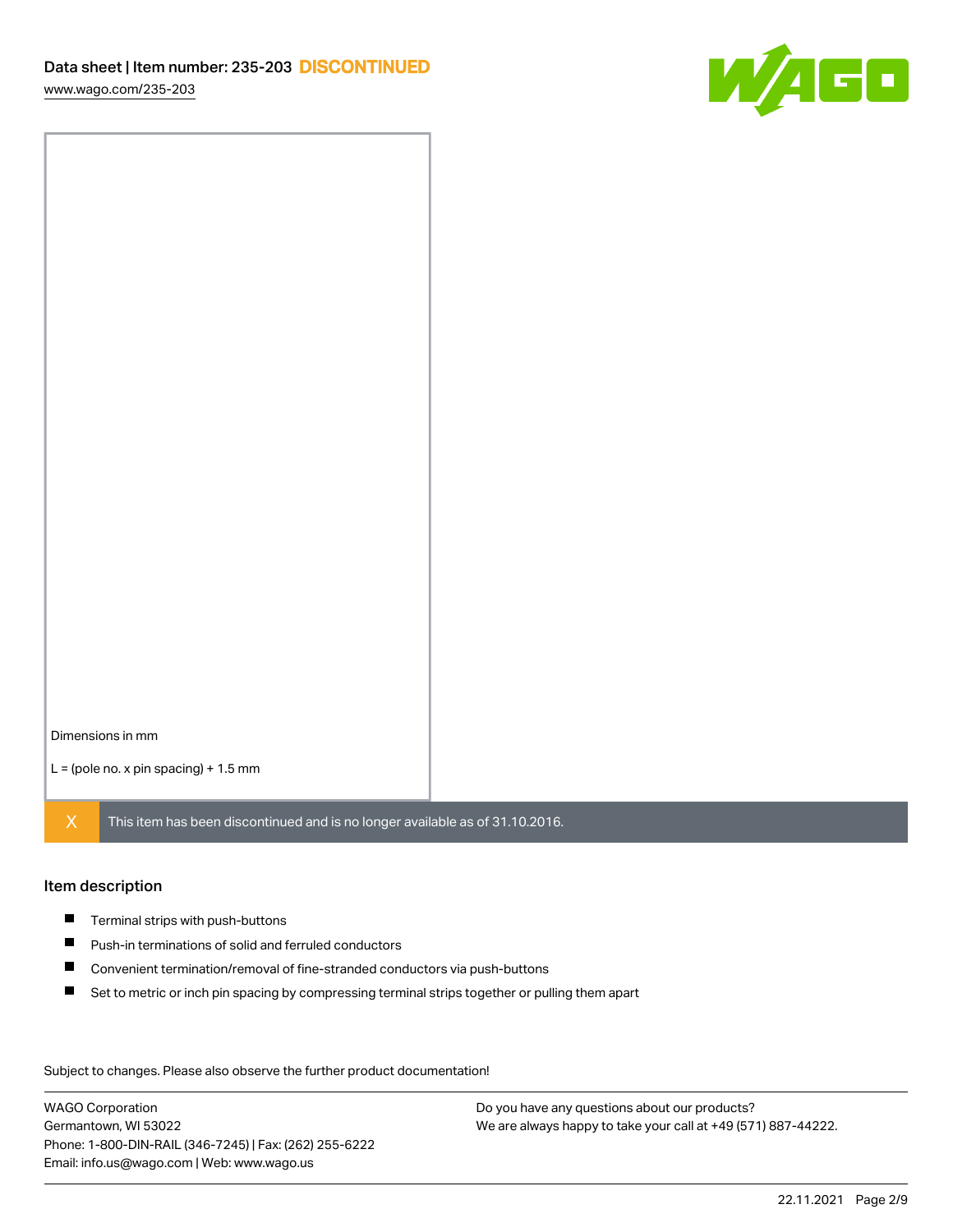[www.wago.com/235-203](http://www.wago.com/235-203)



## Data Notes

| Variants: | Other pole numbers                                               |
|-----------|------------------------------------------------------------------|
|           | Other colors                                                     |
|           | Mixed-color PCB connector strips                                 |
|           | Direct marking                                                   |
|           | Other versions (or variants) can be requested from WAGO Sales or |
|           | configured at https://configurator.wago.com/                     |

# Electrical data

## IEC Approvals

| Ratings per                 | IEC/EN 60664-1                                            |
|-----------------------------|-----------------------------------------------------------|
| Rated voltage (III / 3)     | 200 V                                                     |
| Rated surge voltage (III/3) | 4 <sub>k</sub> V                                          |
| Rated voltage (III/2)       | 320 V                                                     |
| Rated surge voltage (III/2) | 4 <sub>k</sub> V                                          |
| Nominal voltage (II/2)      | 500 V                                                     |
| Rated surge voltage (II/2)  | 4 <sub>k</sub> V                                          |
| Rated current               | 17.5A                                                     |
| Legend (ratings)            | (III / 2) ≙ Overvoltage category III / Pollution degree 2 |

## UL Approvals

| Approvals per                  | UL 1059 |
|--------------------------------|---------|
| Rated voltage UL (Use Group B) | 300 V   |
| Rated current UL (Use Group B) | 10 A    |
| Rated voltage UL (Use Group D) | 300 V   |
| Rated current UL (Use Group D) | 10 A    |

## CSA Approvals

| Approvals per                   | CSA   |
|---------------------------------|-------|
| Rated voltage CSA (Use Group B) | 300 V |
| Rated current CSA (Use Group B) | 10 A  |

# Connection data

Subject to changes. Please also observe the further product documentation!

WAGO Corporation Germantown, WI 53022 Phone: 1-800-DIN-RAIL (346-7245) | Fax: (262) 255-6222 Email: info.us@wago.com | Web: www.wago.us Do you have any questions about our products? We are always happy to take your call at +49 (571) 887-44222.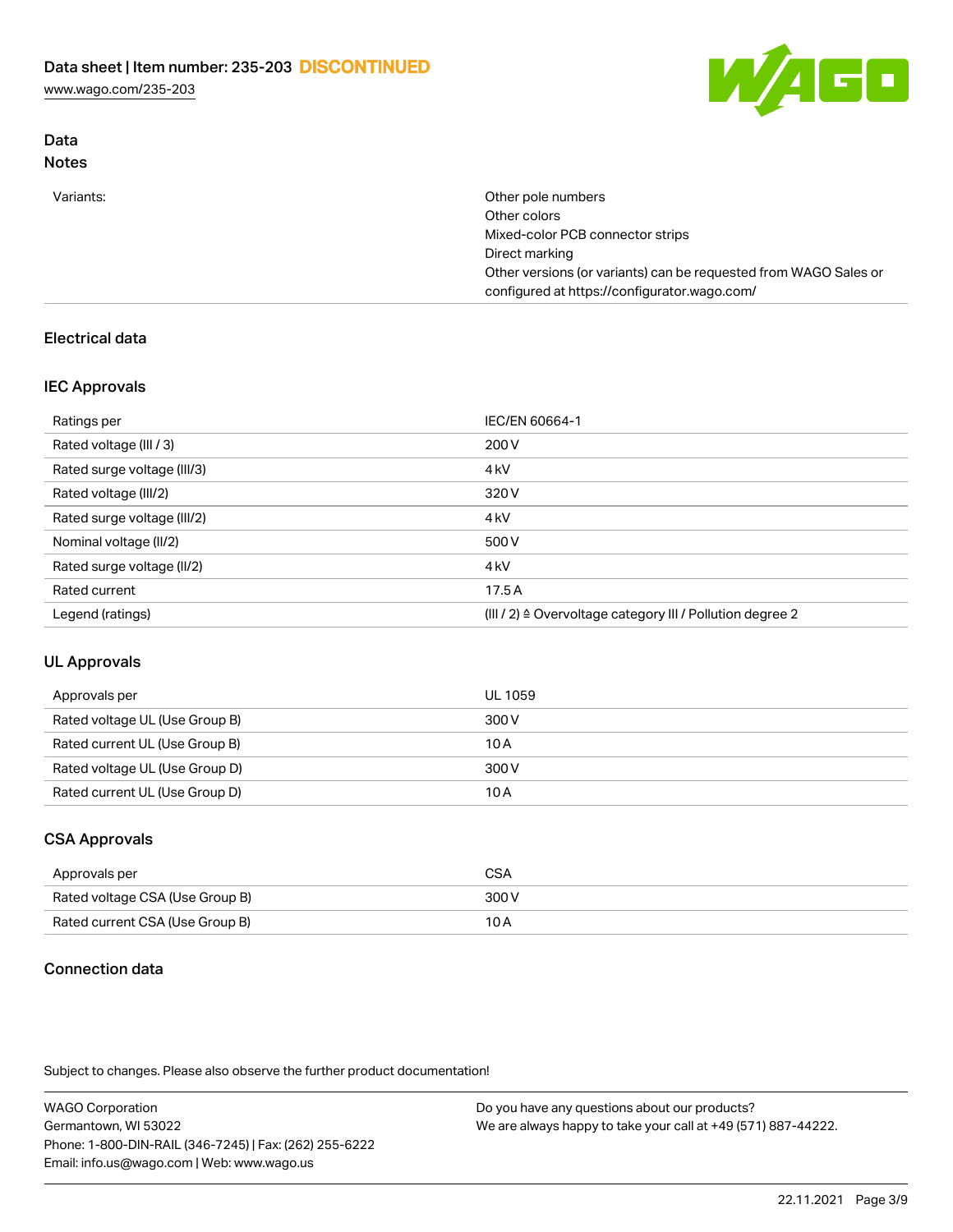

## Connection 1

## Approvals / Certificates

### Country specific Approvals

Email: info.us@wago.com | Web: www.wago.us

| Logo                                            | Approval                                                                   | <b>Additional Approval Text</b>                                                                                | Certificate<br>name   |
|-------------------------------------------------|----------------------------------------------------------------------------|----------------------------------------------------------------------------------------------------------------|-----------------------|
|                                                 | <b>CCA</b><br>DEKRA Certification B.V.                                     | EN 60947                                                                                                       | NTR NL-<br>7144       |
| EMA<br>EUR                                      | CCA<br>DEKRA Certification B.V.                                            | EN 60947                                                                                                       | 2149549.02            |
|                                                 | <b>CCA</b><br>DEKRA Certification B.V.                                     | EN 60998                                                                                                       | <b>NTR NL</b><br>6919 |
|                                                 | <b>CCA</b><br>DEKRA Certification B.V.                                     | EN 60947-7-4                                                                                                   | NTR NL-<br>7774       |
|                                                 | <b>VDE</b><br>VDE Prüf- und Zertifizierungsinstitut                        | EN 60947                                                                                                       | 40029328              |
| <b>Ship Approvals</b>                           |                                                                            |                                                                                                                |                       |
| Logo                                            | Approval                                                                   | <b>Additional Approval Text</b>                                                                                | Certificate<br>name   |
|                                                 | Subject to changes. Please also observe the further product documentation! |                                                                                                                |                       |
| <b>WAGO Corporation</b><br>Germantown, WI 53022 | Phone: 1-800-DIN-RAIL (346-7245)   Fax: (262) 255-6222                     | Do you have any questions about our products?<br>We are always happy to take your call at +49 (571) 887-44222. |                       |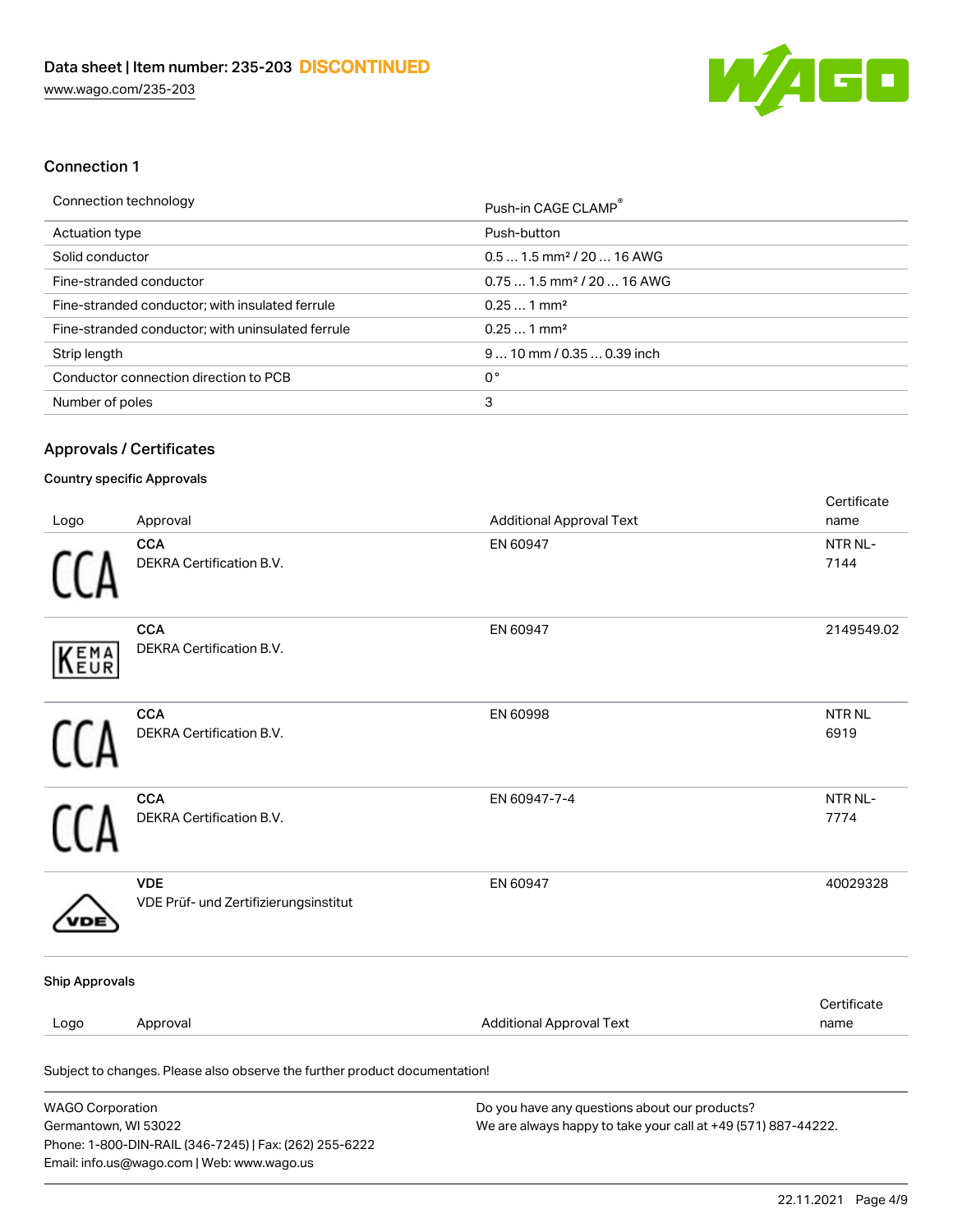[www.wago.com/235-203](http://www.wago.com/235-203)





| ABS<br>L<br>ROND | <b>ABS</b><br>American Bureau of Shipping | -                        | $19-$<br>HG1869876-<br><b>PDA</b> |
|------------------|-------------------------------------------|--------------------------|-----------------------------------|
|                  | <b>DNV GL</b>                             | $\overline{\phantom{0}}$ | TAE000016Z                        |
|                  | Det Norske Veritas, Germanischer Lloyd    |                          |                                   |

### Optional accessories

### Ferrules

| Ferrule      |                                                                                                                                                                                    |                      |
|--------------|------------------------------------------------------------------------------------------------------------------------------------------------------------------------------------|----------------------|
|              | Item no.: 216-101<br>Ferrule; Sleeve for 0.5 mm <sup>2</sup> / AWG 22; uninsulated; electro-tin plated; silver-colored                                                             | www.wago.com/216-101 |
| Ť.           | Item no.: 216-104<br>Ferrule; Sleeve for 1.5 mm <sup>2</sup> / AWG 16; uninsulated; electro-tin plated; silver-colored                                                             | www.wago.com/216-104 |
|              | Item no.: 216-106<br>Ferrule; Sleeve for 2.5 mm <sup>2</sup> / AWG 14; uninsulated; electro-tin plated; silver-colored                                                             | www.wago.com/216-106 |
|              | Item no.: 216-107<br>Ferrule; Sleeve for 4 mm <sup>2</sup> / AWG 12; uninsulated; electro-tin plated                                                                               | www.wago.com/216-107 |
|              | Item no.: 216-108<br>Ferrule; Sleeve for 6 mm <sup>2</sup> / AWG 10; uninsulated; electro-tin plated; silver-colored                                                               | www.wago.com/216-108 |
|              | Item no.: 216-109<br>Ferrule; Sleeve for 10 mm <sup>2</sup> / AWG 8; uninsulated; electro-tin plated                                                                               | www.wago.com/216-109 |
|              | Item no.: 216-102<br>Ferrule; Sleeve for 0.75 mm <sup>2</sup> / AWG 20; uninsulated; electro-tin plated; silver-colored                                                            | www.wago.com/216-102 |
|              | Item no.: 216-103<br>Ferrule; Sleeve for 1 mm <sup>2</sup> / AWG 18; uninsulated; electro-tin plated                                                                               | www.wago.com/216-103 |
| D            | Item no.: 216-110<br>Ferrule; Sleeve for 16 mm <sup>2</sup> / AWG 6; uninsulated; electro-tin plated; metallic brown                                                               | www.wago.com/216-110 |
|              | Item no.: 216-123<br>Ferrule; Sleeve for 1 mm <sup>2</sup> / AWG 18; uninsulated; electro-tin plated; silver-colored                                                               | www.wago.com/216-123 |
| $\mathbf{1}$ | Item no.: 216-122<br>Ferrule; Sleeve for 0.75 mm <sup>2</sup> / AWG 20; uninsulated; electro-tin plated; silver-colored                                                            | www.wago.com/216-122 |
|              | Item no.: 216-124<br>Ferrule; Sleeve for 1.5 mm <sup>2</sup> / AWG 16; uninsulated; electro-tin plated                                                                             | www.wago.com/216-124 |
|              | Item no.: 216-142<br>Ferrule; Sleeve for 0.75 mm <sup>2</sup> / 18 AWG; uninsulated; electro-tin plated; electrolytic copper; gastight<br>crimped; acc. to DIN 46228, Part 1/08.92 | www.wago.com/216-142 |
|              |                                                                                                                                                                                    |                      |

Subject to changes. Please also observe the further product documentation!

WAGO Corporation Germantown, WI 53022 Phone: 1-800-DIN-RAIL (346-7245) | Fax: (262) 255-6222 Email: info.us@wago.com | Web: www.wago.us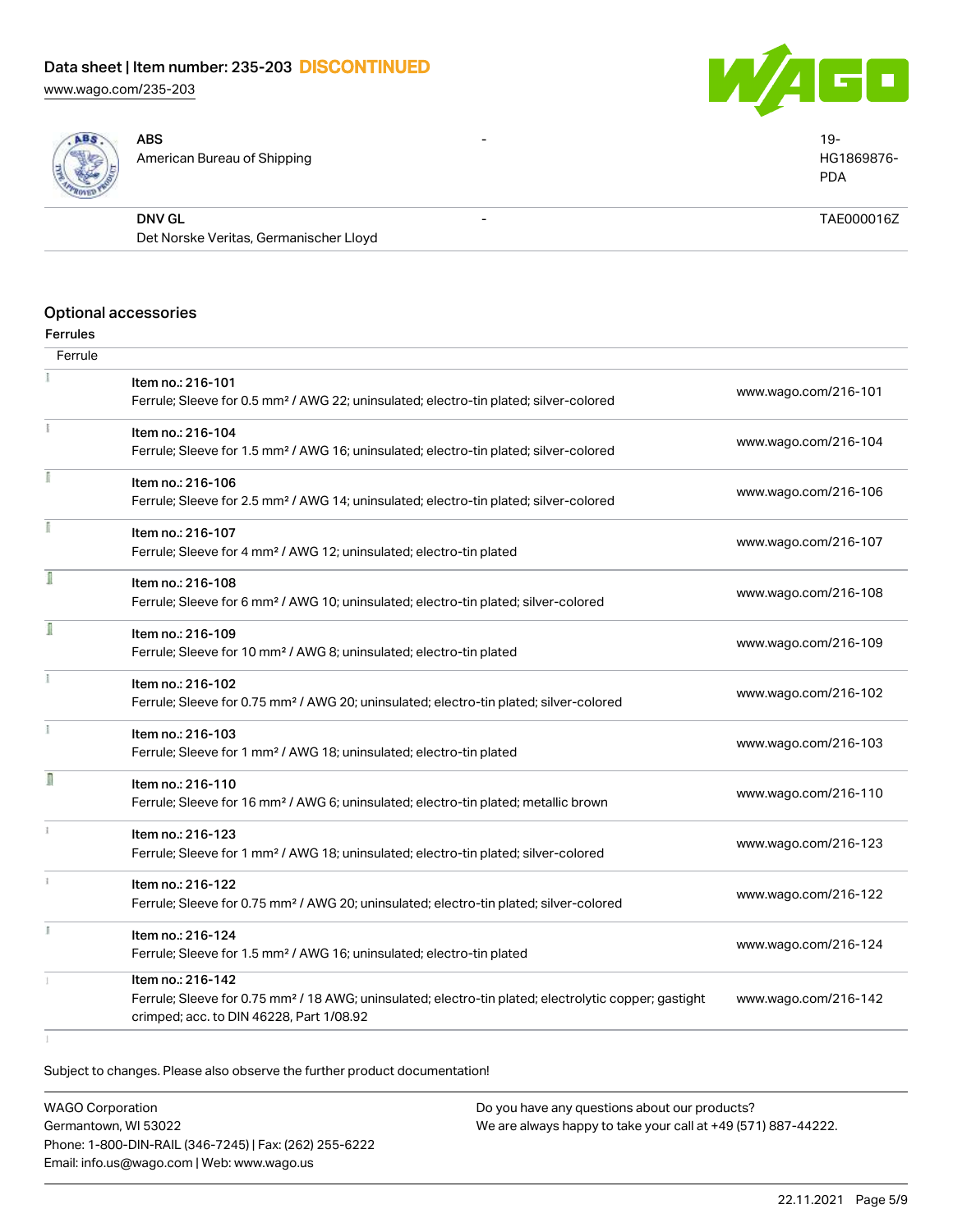Phone: 1-800-DIN-RAIL (346-7245) | Fax: (262) 255-6222

Email: info.us@wago.com | Web: www.wago.us

[www.wago.com/235-203](http://www.wago.com/235-203)



|                                                 | Item no.: 216-132<br>Ferrule; Sleeve for 0.34 mm <sup>2</sup> / AWG 24; uninsulated; electro-tin plated                                                                                                    |                                                                                                                | www.wago.com/216-132 |
|-------------------------------------------------|------------------------------------------------------------------------------------------------------------------------------------------------------------------------------------------------------------|----------------------------------------------------------------------------------------------------------------|----------------------|
| $\frac{1}{3}$                                   | Item no.: 216-121<br>Ferrule; Sleeve for 0.5 mm <sup>2</sup> / AWG 22; uninsulated; electro-tin plated; silver-colored                                                                                     |                                                                                                                | www.wago.com/216-121 |
|                                                 | Item no.: 216-143<br>Ferrule; Sleeve for 1 mm <sup>2</sup> / AWG 18; uninsulated; electro-tin plated; electrolytic copper; gastight<br>crimped; acc. to DIN 46228, Part 1/08.92                            |                                                                                                                | www.wago.com/216-143 |
|                                                 | Item no.: 216-131<br>Ferrule; Sleeve for 0.25 mm <sup>2</sup> / AWG 24; uninsulated; electro-tin plated; silver-colored                                                                                    |                                                                                                                | www.wago.com/216-131 |
|                                                 | Item no.: 216-141<br>Ferrule; Sleeve for 0.5 mm <sup>2</sup> / 20 AWG; uninsulated; electro-tin plated; electrolytic copper; gastight<br>crimped; acc. to DIN 46228, Part 1/08.92                          |                                                                                                                | www.wago.com/216-141 |
|                                                 | Item no.: 216-152<br>Ferrule; Sleeve for 0.34 mm <sup>2</sup> / AWG 24; uninsulated; electro-tin plated                                                                                                    |                                                                                                                | www.wago.com/216-152 |
|                                                 | Item no.: 216-203<br>Ferrule; Sleeve for 1 mm <sup>2</sup> / AWG 18; insulated; electro-tin plated; red                                                                                                    |                                                                                                                | www.wago.com/216-203 |
| Ä                                               | Item no.: 216-206<br>Ferrule; Sleeve for 2.5 mm <sup>2</sup> / AWG 14; insulated; electro-tin plated; blue                                                                                                 |                                                                                                                | www.wago.com/216-206 |
|                                                 | Item no.: 216-207<br>Ferrule; Sleeve for 4 mm <sup>2</sup> / AWG 12; insulated; electro-tin plated; gray                                                                                                   |                                                                                                                | www.wago.com/216-207 |
|                                                 | Item no.: 216-202<br>Ferrule; Sleeve for 0.75 mm <sup>2</sup> / 18 AWG; insulated; electro-tin plated; gray                                                                                                |                                                                                                                | www.wago.com/216-202 |
|                                                 | Item no.: 216-151<br>Ferrule; Sleeve for 0.25 mm <sup>2</sup> / AWG 24; uninsulated; electro-tin plated                                                                                                    |                                                                                                                | www.wago.com/216-151 |
| Â                                               | Item no.: 216-204<br>Ferrule; Sleeve for 1.5 mm <sup>2</sup> / AWG 16; insulated; electro-tin plated; black                                                                                                |                                                                                                                | www.wago.com/216-204 |
|                                                 | Item no.: 216-209<br>Ferrule; Sleeve for 10 mm <sup>2</sup> / AWG 8; insulated; electro-tin plated; red                                                                                                    |                                                                                                                | www.wago.com/216-209 |
|                                                 | Item no.: 216-205<br>Ferrule; Sleeve for 2.08 mm <sup>2</sup> / AWG 14; insulated; electro-tin plated; yellow                                                                                              |                                                                                                                | www.wago.com/216-205 |
|                                                 | Item no.: 216-144<br>Ferrule; Sleeve for 1.5 mm <sup>2</sup> / AWG 16; uninsulated; electro-tin plated; electrolytic copper; gastight<br>crimped; acc. to DIN 46228, Part 1/08.92; silver-colored          |                                                                                                                | www.wago.com/216-144 |
|                                                 | Item no.: 216-208<br>Ferrule; Sleeve for 6 mm <sup>2</sup> / AWG 10; insulated; electro-tin plated; electrolytic copper; gastight crimped; www.wago.com/216-208<br>acc. to DIN 46228, Part 4/09.90; yellow |                                                                                                                |                      |
|                                                 | Item no.: 216-201<br>Ferrule; Sleeve for 0.5 mm <sup>2</sup> / 20 AWG; insulated; electro-tin plated; white                                                                                                |                                                                                                                | www.wago.com/216-201 |
|                                                 | Item no.: 216-223<br>Ferrule; Sleeve for 1 mm <sup>2</sup> / AWG 18; insulated; electro-tin plated; red                                                                                                    |                                                                                                                | www.wago.com/216-223 |
|                                                 | Subject to changes. Please also observe the further product documentation!                                                                                                                                 |                                                                                                                |                      |
| <b>WAGO Corporation</b><br>Germantown, WI 53022 |                                                                                                                                                                                                            | Do you have any questions about our products?<br>We are always happy to take your call at +49 (571) 887-44222. |                      |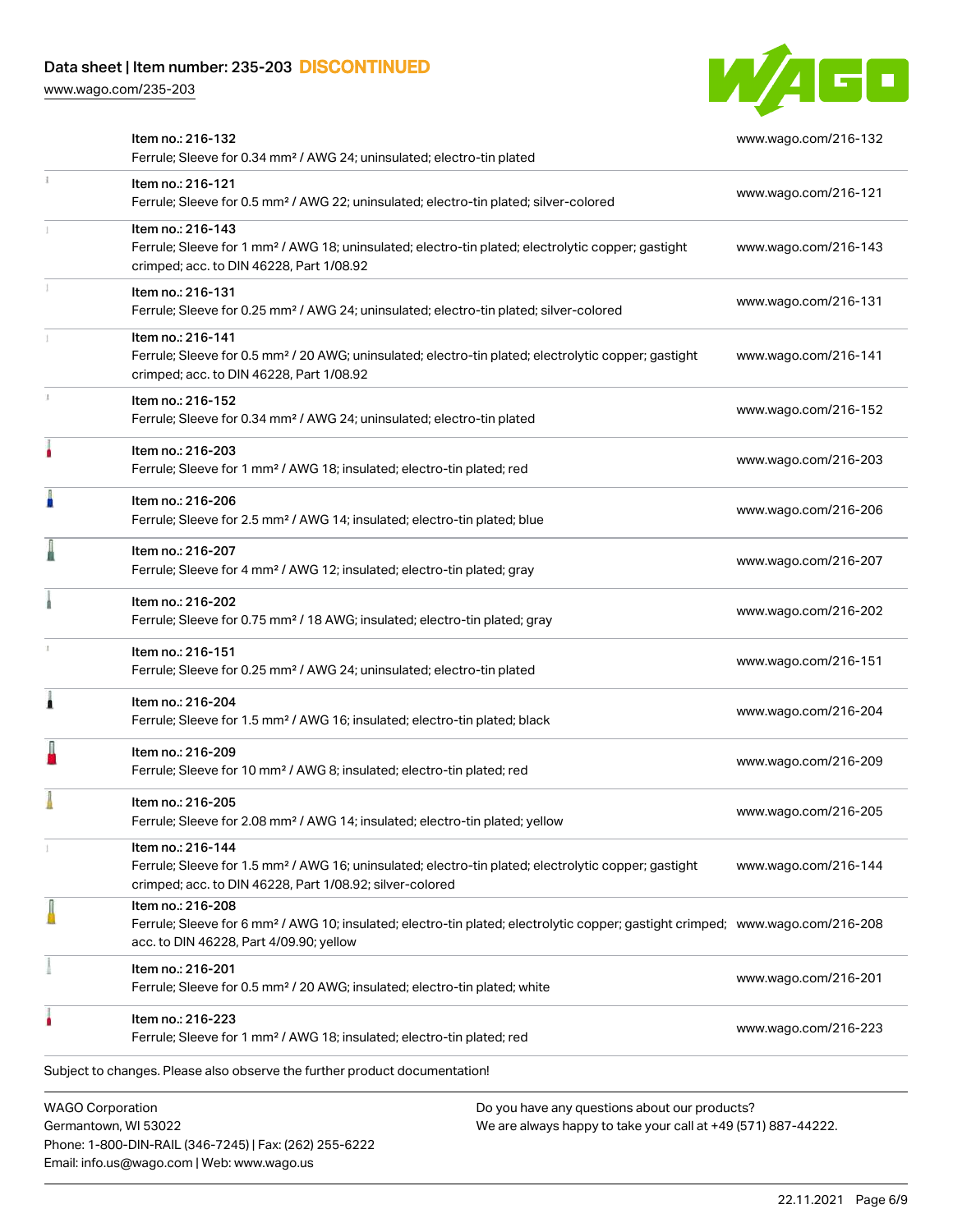[www.wago.com/235-203](http://www.wago.com/235-203)



| Item no.: 216-241<br>Ferrule; Sleeve for 0.5 mm <sup>2</sup> / 20 AWG; insulated; electro-tin plated; electrolytic copper; gastight<br>www.wago.com/216-241<br>crimped; acc. to DIN 46228, Part 4/09.90; white<br>Item no.: 216-242<br>Ferrule; Sleeve for 0.75 mm <sup>2</sup> / 18 AWG; insulated; electro-tin plated; electrolytic copper; gastight<br>www.wago.com/216-242<br>crimped; acc. to DIN 46228, Part 4/09.90; gray<br>Item no.: 216-222<br>www.wago.com/216-222<br>Ferrule; Sleeve for 0.75 mm <sup>2</sup> / 18 AWG; insulated; electro-tin plated; gray<br>Item no.: 216-221<br>www.wago.com/216-221<br>Ferrule; Sleeve for 0.5 mm <sup>2</sup> / 20 AWG; insulated; electro-tin plated; white<br>Item no.: 216-224<br>1<br>www.wago.com/216-224<br>Ferrule; Sleeve for 1.5 mm <sup>2</sup> / AWG 16; insulated; electro-tin plated; black<br>Item no.: 216-243<br>٠<br>Ferrule; Sleeve for 1 mm <sup>2</sup> / AWG 18; insulated; electro-tin plated; electrolytic copper; gastight crimped; www.wago.com/216-243<br>acc. to DIN 46228, Part 4/09.90; red<br>Item no.: 216-244<br>1<br>Ferrule; Sleeve for 1.5 mm <sup>2</sup> / AWG 16; insulated; electro-tin plated; electrolytic copper; gastight<br>www.wago.com/216-244<br>crimped; acc. to DIN 46228, Part 4/09.90; black<br>Item no.: 216-263<br>Ferrule; Sleeve for 1 mm <sup>2</sup> / AWG 18; insulated; electro-tin plated; electrolytic copper; gastight crimped; www.wago.com/216-263<br>acc. to DIN 46228, Part 4/09.90; red<br>Item no.: 216-246<br>Ferrule; Sleeve for 2.5 mm <sup>2</sup> / AWG 14; insulated; electro-tin plated; electrolytic copper; gastight<br>www.wago.com/216-246<br>crimped; acc. to DIN 46228, Part 4/09.90; blue<br>Item no.: 216-266<br>Ferrule; Sleeve for 2.5 mm <sup>2</sup> / AWG 14; insulated; electro-tin plated; electrolytic copper; gastight<br>www.wago.com/216-266<br>crimped; acc. to DIN 46228, Part 4/09.90; blue<br>Item no.: 216-264<br>Ferrule; Sleeve for 1.5 mm <sup>2</sup> / AWG 16; insulated; electro-tin plated; electrolytic copper; gastight<br>www.wago.com/216-264<br>crimped; acc. to DIN 46228, Part 4/09.90; black<br>Item no.: 216-284<br>Ferrule; Sleeve for 1.5 mm <sup>2</sup> / AWG 16; insulated; electro-tin plated; electrolytic copper; gastight<br>www.wago.com/216-284<br>crimped; acc. to DIN 46228, Part 4/09.90; black<br>Item no.: 216-286<br>Ferrule; Sleeve for 2.5 mm <sup>2</sup> / AWG 14; insulated; electro-tin plated; electrolytic copper; gastight<br>www.wago.com/216-286<br>crimped; acc. to DIN 46228, Part 4/09.90; blue<br>I<br>Item no.: 216-287<br>Ferrule; Sleeve for 4 mm <sup>2</sup> / AWG 12; insulated; electro-tin plated; electrolytic copper; gastight crimped; www.wago.com/216-287<br>acc. to DIN 46228, Part 4/09.90; gray<br>Item no.: 216-262<br>Ferrule; Sleeve for 0.75 mm <sup>2</sup> / 18 AWG; insulated; electro-tin plated; electrolytic copper; gastight<br>www.wago.com/216-262<br>crimped; acc. to DIN 46228, Part 4/09.90; gray | Item no.: 216-210<br>Ferrule; Sleeve for 16 mm <sup>2</sup> / AWG 6; insulated; electro-tin plated; electrolytic copper; gastight crimped; www.wago.com/216-210<br>acc. to DIN 46228, Part 4/09.90; blue |  |
|----------------------------------------------------------------------------------------------------------------------------------------------------------------------------------------------------------------------------------------------------------------------------------------------------------------------------------------------------------------------------------------------------------------------------------------------------------------------------------------------------------------------------------------------------------------------------------------------------------------------------------------------------------------------------------------------------------------------------------------------------------------------------------------------------------------------------------------------------------------------------------------------------------------------------------------------------------------------------------------------------------------------------------------------------------------------------------------------------------------------------------------------------------------------------------------------------------------------------------------------------------------------------------------------------------------------------------------------------------------------------------------------------------------------------------------------------------------------------------------------------------------------------------------------------------------------------------------------------------------------------------------------------------------------------------------------------------------------------------------------------------------------------------------------------------------------------------------------------------------------------------------------------------------------------------------------------------------------------------------------------------------------------------------------------------------------------------------------------------------------------------------------------------------------------------------------------------------------------------------------------------------------------------------------------------------------------------------------------------------------------------------------------------------------------------------------------------------------------------------------------------------------------------------------------------------------------------------------------------------------------------------------------------------------------------------------------------------------------------------------------------------------------------------------------------------------------------------------------------------------------------------------------------------------------------------------------------------------------------------------------------------------------------------|----------------------------------------------------------------------------------------------------------------------------------------------------------------------------------------------------------|--|
|                                                                                                                                                                                                                                                                                                                                                                                                                                                                                                                                                                                                                                                                                                                                                                                                                                                                                                                                                                                                                                                                                                                                                                                                                                                                                                                                                                                                                                                                                                                                                                                                                                                                                                                                                                                                                                                                                                                                                                                                                                                                                                                                                                                                                                                                                                                                                                                                                                                                                                                                                                                                                                                                                                                                                                                                                                                                                                                                                                                                                                        |                                                                                                                                                                                                          |  |
|                                                                                                                                                                                                                                                                                                                                                                                                                                                                                                                                                                                                                                                                                                                                                                                                                                                                                                                                                                                                                                                                                                                                                                                                                                                                                                                                                                                                                                                                                                                                                                                                                                                                                                                                                                                                                                                                                                                                                                                                                                                                                                                                                                                                                                                                                                                                                                                                                                                                                                                                                                                                                                                                                                                                                                                                                                                                                                                                                                                                                                        |                                                                                                                                                                                                          |  |
|                                                                                                                                                                                                                                                                                                                                                                                                                                                                                                                                                                                                                                                                                                                                                                                                                                                                                                                                                                                                                                                                                                                                                                                                                                                                                                                                                                                                                                                                                                                                                                                                                                                                                                                                                                                                                                                                                                                                                                                                                                                                                                                                                                                                                                                                                                                                                                                                                                                                                                                                                                                                                                                                                                                                                                                                                                                                                                                                                                                                                                        |                                                                                                                                                                                                          |  |
|                                                                                                                                                                                                                                                                                                                                                                                                                                                                                                                                                                                                                                                                                                                                                                                                                                                                                                                                                                                                                                                                                                                                                                                                                                                                                                                                                                                                                                                                                                                                                                                                                                                                                                                                                                                                                                                                                                                                                                                                                                                                                                                                                                                                                                                                                                                                                                                                                                                                                                                                                                                                                                                                                                                                                                                                                                                                                                                                                                                                                                        |                                                                                                                                                                                                          |  |
|                                                                                                                                                                                                                                                                                                                                                                                                                                                                                                                                                                                                                                                                                                                                                                                                                                                                                                                                                                                                                                                                                                                                                                                                                                                                                                                                                                                                                                                                                                                                                                                                                                                                                                                                                                                                                                                                                                                                                                                                                                                                                                                                                                                                                                                                                                                                                                                                                                                                                                                                                                                                                                                                                                                                                                                                                                                                                                                                                                                                                                        |                                                                                                                                                                                                          |  |
|                                                                                                                                                                                                                                                                                                                                                                                                                                                                                                                                                                                                                                                                                                                                                                                                                                                                                                                                                                                                                                                                                                                                                                                                                                                                                                                                                                                                                                                                                                                                                                                                                                                                                                                                                                                                                                                                                                                                                                                                                                                                                                                                                                                                                                                                                                                                                                                                                                                                                                                                                                                                                                                                                                                                                                                                                                                                                                                                                                                                                                        |                                                                                                                                                                                                          |  |
|                                                                                                                                                                                                                                                                                                                                                                                                                                                                                                                                                                                                                                                                                                                                                                                                                                                                                                                                                                                                                                                                                                                                                                                                                                                                                                                                                                                                                                                                                                                                                                                                                                                                                                                                                                                                                                                                                                                                                                                                                                                                                                                                                                                                                                                                                                                                                                                                                                                                                                                                                                                                                                                                                                                                                                                                                                                                                                                                                                                                                                        |                                                                                                                                                                                                          |  |
|                                                                                                                                                                                                                                                                                                                                                                                                                                                                                                                                                                                                                                                                                                                                                                                                                                                                                                                                                                                                                                                                                                                                                                                                                                                                                                                                                                                                                                                                                                                                                                                                                                                                                                                                                                                                                                                                                                                                                                                                                                                                                                                                                                                                                                                                                                                                                                                                                                                                                                                                                                                                                                                                                                                                                                                                                                                                                                                                                                                                                                        |                                                                                                                                                                                                          |  |
|                                                                                                                                                                                                                                                                                                                                                                                                                                                                                                                                                                                                                                                                                                                                                                                                                                                                                                                                                                                                                                                                                                                                                                                                                                                                                                                                                                                                                                                                                                                                                                                                                                                                                                                                                                                                                                                                                                                                                                                                                                                                                                                                                                                                                                                                                                                                                                                                                                                                                                                                                                                                                                                                                                                                                                                                                                                                                                                                                                                                                                        |                                                                                                                                                                                                          |  |
|                                                                                                                                                                                                                                                                                                                                                                                                                                                                                                                                                                                                                                                                                                                                                                                                                                                                                                                                                                                                                                                                                                                                                                                                                                                                                                                                                                                                                                                                                                                                                                                                                                                                                                                                                                                                                                                                                                                                                                                                                                                                                                                                                                                                                                                                                                                                                                                                                                                                                                                                                                                                                                                                                                                                                                                                                                                                                                                                                                                                                                        |                                                                                                                                                                                                          |  |
|                                                                                                                                                                                                                                                                                                                                                                                                                                                                                                                                                                                                                                                                                                                                                                                                                                                                                                                                                                                                                                                                                                                                                                                                                                                                                                                                                                                                                                                                                                                                                                                                                                                                                                                                                                                                                                                                                                                                                                                                                                                                                                                                                                                                                                                                                                                                                                                                                                                                                                                                                                                                                                                                                                                                                                                                                                                                                                                                                                                                                                        |                                                                                                                                                                                                          |  |
|                                                                                                                                                                                                                                                                                                                                                                                                                                                                                                                                                                                                                                                                                                                                                                                                                                                                                                                                                                                                                                                                                                                                                                                                                                                                                                                                                                                                                                                                                                                                                                                                                                                                                                                                                                                                                                                                                                                                                                                                                                                                                                                                                                                                                                                                                                                                                                                                                                                                                                                                                                                                                                                                                                                                                                                                                                                                                                                                                                                                                                        |                                                                                                                                                                                                          |  |
|                                                                                                                                                                                                                                                                                                                                                                                                                                                                                                                                                                                                                                                                                                                                                                                                                                                                                                                                                                                                                                                                                                                                                                                                                                                                                                                                                                                                                                                                                                                                                                                                                                                                                                                                                                                                                                                                                                                                                                                                                                                                                                                                                                                                                                                                                                                                                                                                                                                                                                                                                                                                                                                                                                                                                                                                                                                                                                                                                                                                                                        |                                                                                                                                                                                                          |  |
|                                                                                                                                                                                                                                                                                                                                                                                                                                                                                                                                                                                                                                                                                                                                                                                                                                                                                                                                                                                                                                                                                                                                                                                                                                                                                                                                                                                                                                                                                                                                                                                                                                                                                                                                                                                                                                                                                                                                                                                                                                                                                                                                                                                                                                                                                                                                                                                                                                                                                                                                                                                                                                                                                                                                                                                                                                                                                                                                                                                                                                        |                                                                                                                                                                                                          |  |
|                                                                                                                                                                                                                                                                                                                                                                                                                                                                                                                                                                                                                                                                                                                                                                                                                                                                                                                                                                                                                                                                                                                                                                                                                                                                                                                                                                                                                                                                                                                                                                                                                                                                                                                                                                                                                                                                                                                                                                                                                                                                                                                                                                                                                                                                                                                                                                                                                                                                                                                                                                                                                                                                                                                                                                                                                                                                                                                                                                                                                                        |                                                                                                                                                                                                          |  |

Subject to changes. Please also observe the further product documentation!

WAGO Corporation Germantown, WI 53022 Phone: 1-800-DIN-RAIL (346-7245) | Fax: (262) 255-6222 Email: info.us@wago.com | Web: www.wago.us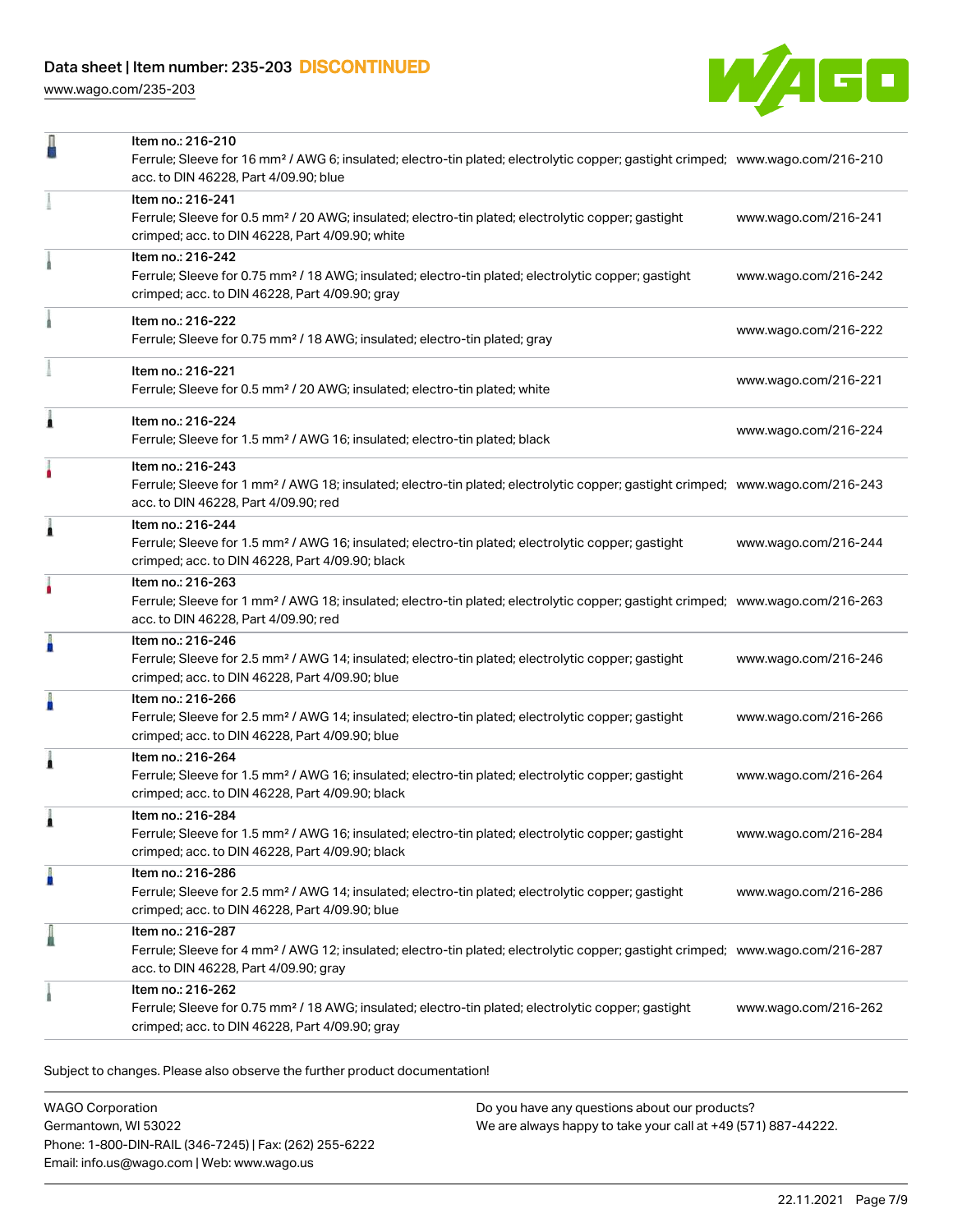[www.wago.com/235-203](http://www.wago.com/235-203)



| Item no.: 216-288<br>Ferrule; Sleeve for 6 mm <sup>2</sup> / AWG 10; insulated; electro-tin plated; electrolytic copper; gastight crimped;<br>acc. to DIN 46228, Part 4/09.90; yellow                    | www.wago.com/216-288 |
|----------------------------------------------------------------------------------------------------------------------------------------------------------------------------------------------------------|----------------------|
| Item no.: 216-289<br>Ferrule; Sleeve for 10 mm <sup>2</sup> / AWG 8; insulated; electro-tin plated; electrolytic copper; gastight crimped; www.wago.com/216-289<br>acc. to DIN 46228, Part 4/09.90; red  |                      |
| Item no.: 216-301<br>Ferrule; Sleeve for 0.25 mm <sup>2</sup> / AWG 24; insulated; electro-tin plated; yellow                                                                                            | www.wago.com/216-301 |
| Item no.: 216-321<br>Ferrule; Sleeve for 0.25 mm <sup>2</sup> / AWG 24; insulated; electro-tin plated; yellow                                                                                            | www.wago.com/216-321 |
| Item no.: 216-322<br>Ferrule; Sleeve for 0.34 mm <sup>2</sup> / 22 AWG; insulated; electro-tin plated; green                                                                                             | www.wago.com/216-322 |
| Item no.: 216-267<br>Ferrule; Sleeve for 4 mm <sup>2</sup> / AWG 12; insulated; electro-tin plated; electrolytic copper; gastight crimped; www.wago.com/216-267<br>acc. to DIN 46228, Part 4/09.90; gray |                      |
| Item no.: 216-302<br>Ferrule; Sleeve for 0.34 mm <sup>2</sup> / 22 AWG; insulated; electro-tin plated; light turquoise                                                                                   | www.wago.com/216-302 |
|                                                                                                                                                                                                          |                      |

## Downloads Documentation

| <b>Additional Information</b> |            |        |          |
|-------------------------------|------------|--------|----------|
| Technical explanations        | 2019 Apr 3 | pdf    | Download |
|                               |            | 2.0 MB |          |

## Installation Notes

#### Conductor termination



Inserting/removing fine-stranded conductors via push-button.



Insert/remove fine-stranded conductors with ferrules via push-button.



Insert solid conductors via push-in termination.

#### Installation

Subject to changes. Please also observe the further product documentation!

WAGO Corporation Germantown, WI 53022 Phone: 1-800-DIN-RAIL (346-7245) | Fax: (262) 255-6222 Email: info.us@wago.com | Web: www.wago.us